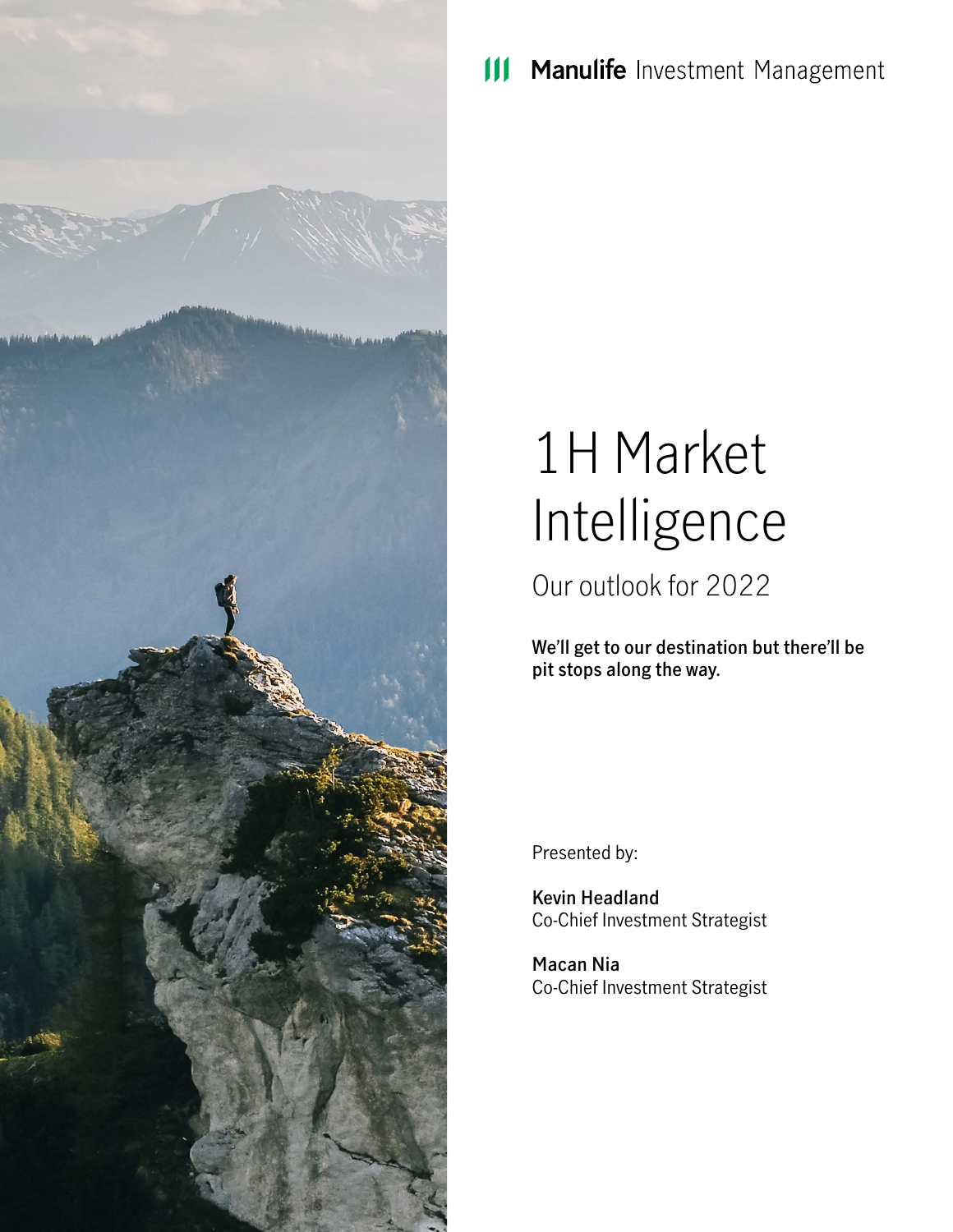

If you make the mistake of looking back too much, you aren't focused enough on the road in front of you.

– Brad Paisley

Many of us have fond memories of the family piling into the car and embarking on a road trip to a desired destination. These memories have likely become fonder after our experiences over the past two years. Often, the journey would be temporarily sidetracked by pit stops, some that were expected (stopping for gas, grabbing food, etc.) or unexpected (a small bladder, a speed trap, etc.). Yet, despite these short-term setbacks, we would inevitably reach our destination and the roadblocks experienced along the way were forgotten.

We envision the investment landscape for 2022 to be like that of a road trip. As we'll outline, when we assess the growth and inflationary environment, we believe the landscape in 2022 will provide a good backdrop for global markets. However, the ride will have many pit stops along the way, impacting sentiment towards risk assets, such as:

- fear of a policy mistake by global central banks
- impact of COVID-19 variants on growth (at the time of writing, it's the Omicron variant)
- fear of inflation affecting consumption in a material way
- U.S. mid-term elections
- geopolitical risk

If we experience any setbacks along the way, we believe that investors are likely to be rewarded if they maintain an optimistic view of the road ahead. Here's how we expect the trip to go.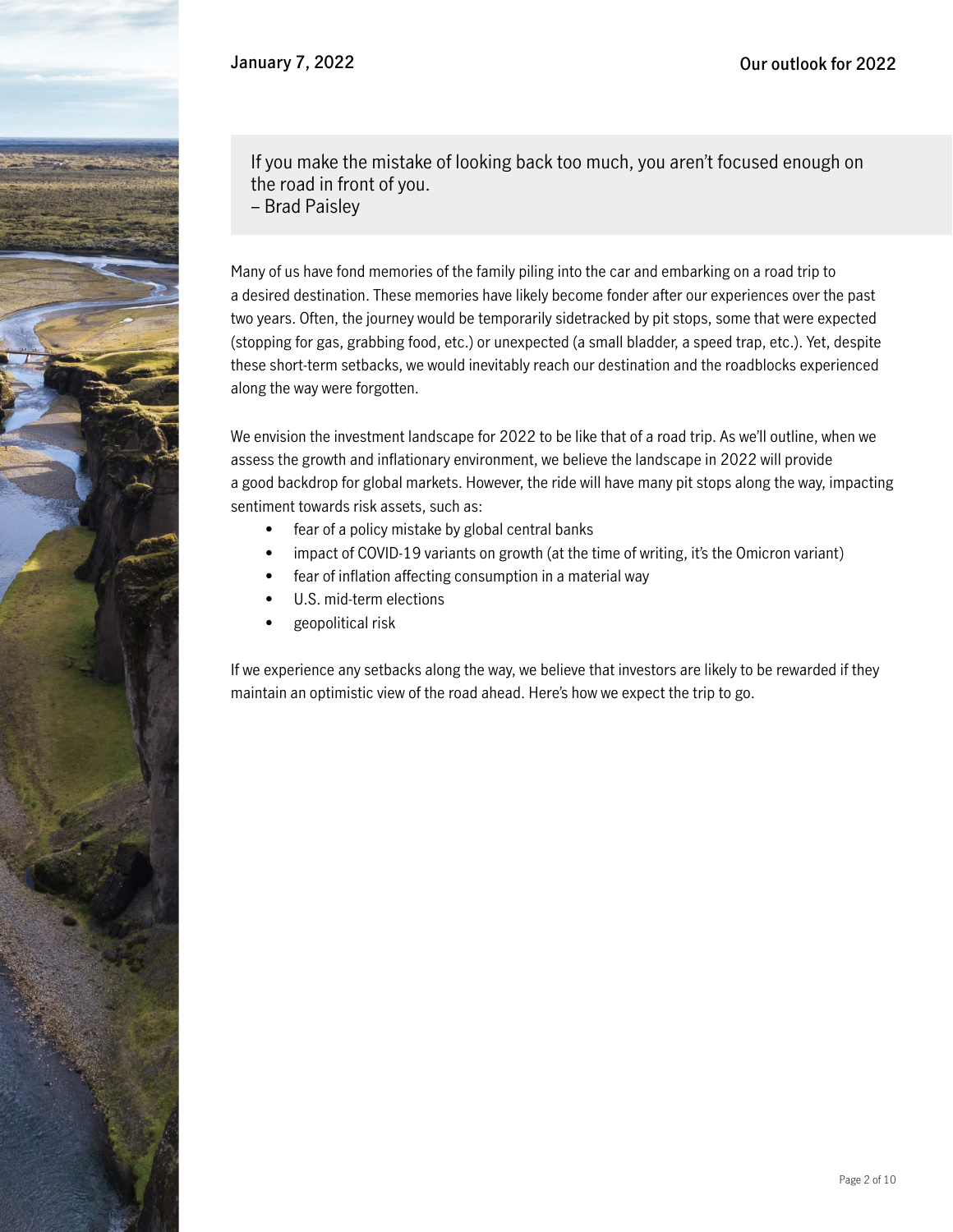### Growth is likely past peak but remains resilient

Global growth and earnings likely peaked during the summer of 2021. Despite headwinds posed by supply chain disruptions and inflation, the backdrop remains positive for global growth and earnings.

The Markit Purchasing Managers Indices (PMIs) provides advance insight into the private-sector economy by tracking variables such as output, new orders, employment, and prices across key sectors. A reading above 50 indicates that the manufacturing output is growing while a reading less than 50 signals that it's contracting. Said differently, green is good, yellow is neutral, and red is bad.

Although economic activity is likely slowing and will face continued challenges including supply chain disruptions, overall, the global manufacturing environment remains in a resilient position. As we finished 2021, companies forecast (on average) that production will be higher one year from now, with the overall degree of confidence rising to a five-month high. Alongside optimism bred by the current upturn, manufacturers also expected several headwinds (including disruptions caused by supply chain stresses and COVID) to lessen during the coming year. Historically, a strong manufacturing environment provides a healthy backdrop for earnings.

| 39.6<br>424<br>48.0<br>51.8<br>52.4<br>53.<br>53.8<br>53.6<br>54.0<br>54<br>543<br>JPMorganGlobal PMI<br>50.3<br>50.3<br>47<br>53.8<br>55.<br>55.8<br>56.0<br>55<br>554<br>54<br>50.<br>59.2<br>58.6<br>60.7<br>58.4<br>52.6<br>39.8<br>53.1<br>53.2<br>53.4<br>56.7<br>59.1<br>60.5<br>62.1<br>62.1<br>63.4<br>61.1<br>52.4<br>51.9<br>36.1<br>50.9<br>57<br><b>United States</b><br>48.<br>49 8<br>57.7<br>55.1<br>56.0<br>55.5<br>54.4<br>54.8<br>58.5<br>57<br>57.0<br>56.5<br>56.2<br>57.2<br>57.0<br>51.4<br>51.8<br>46.1<br>33.0<br>40.6<br>52.9<br>55.8<br>57.9<br>$\overline{\mathcal{L}}$<br>504<br>50.6<br>Canada | 54.2<br>58.3<br>57.2<br>49.4<br>58.1<br>58.4<br>57.4 |
|------------------------------------------------------------------------------------------------------------------------------------------------------------------------------------------------------------------------------------------------------------------------------------------------------------------------------------------------------------------------------------------------------------------------------------------------------------------------------------------------------------------------------------------------------------------------------------------------------------------------------|------------------------------------------------------|
|                                                                                                                                                                                                                                                                                                                                                                                                                                                                                                                                                                                                                              |                                                      |
|                                                                                                                                                                                                                                                                                                                                                                                                                                                                                                                                                                                                                              |                                                      |
|                                                                                                                                                                                                                                                                                                                                                                                                                                                                                                                                                                                                                              |                                                      |
| 35.0<br>45<br>49.3<br>48.0<br>38.3<br>38.<br>$6 \sigma$<br>41<br>3<br>42<br>43.6<br>43<br>43.<br>$\Omega$<br>44 2<br>-6<br>48.6<br>40<br>Δ<br>Mexico<br>-4                                                                                                                                                                                                                                                                                                                                                                                                                                                                   |                                                      |
| 48.9<br>53.3 55.2 54.1<br>53.7<br>55.6<br>57.5<br>54.1<br>54.1<br>55.1<br>58.9<br>65.6<br>60.4<br>60.3<br>57.1<br>57.8<br>51<br>32.6 40.7<br>50.1<br>60.9<br>U.K.                                                                                                                                                                                                                                                                                                                                                                                                                                                            |                                                      |
| 58.3<br>46.9<br>44.5<br>33.4<br>39.4<br>151.8<br>51<br>$.7$   53.7<br>54.8 53.8 55.2<br>54.8<br>57.9<br>62.5<br>62.9<br>63.1<br>63.4<br>62.8<br>61.4 58.6<br>46.3<br>Eurozone                                                                                                                                                                                                                                                                                                                                                                                                                                                |                                                      |
| 58.2<br>62.6<br>58.4<br>57.8<br>34.5<br>36.6<br>45.2 51.0<br>52.2<br>56.4<br>57.8<br>58.3<br>57.1<br>60.7<br>66.6<br>66.2<br>64.4<br>65.1<br>65.9<br>44.1<br>43.7<br>45<br>Germany<br>54.4 58.2 58.8<br>59.6<br>62.0 62.5<br>49.6 48.3<br>52.9<br>41.3 40.5<br>45.2 47<br>52.3 52.5<br>64.7<br>67.2<br>69.4<br>68.8<br>67.4<br>65.8                                                                                                                                                                                                                                                                                          | 60.7                                                 |
| Holland<br>51.6 56.1<br>59.3<br>58.0<br>57.5<br>55.0 53.6 55.9<br>51.7<br>40.6<br>52.4<br>49.8 51.2<br>51.349.6<br>58.9<br>59.4<br>59.0<br>43.2<br>31.5<br>52.3<br>51.1                                                                                                                                                                                                                                                                                                                                                                                                                                                      |                                                      |
| France<br>62.2<br>59.8<br>62.3<br>60.3<br>60.9<br>59.7<br>61<br>47.6<br>45.<br>-9<br>53.1<br>53.2<br>53.8<br>52.8<br>55.<br>56.9<br>60.7<br>46.2<br>40<br>51<br>.5                                                                                                                                                                                                                                                                                                                                                                                                                                                           | 62.8                                                 |
| Italy<br>475<br>30.8<br>52.9<br>59.4<br>60.4<br>59.0<br>58.1<br>57.4<br>504<br>45<br>38.3<br>$\Delta$ Q<br>499508<br>52.5<br>56.9<br>57<br>59.5<br>53.5<br>51<br>$\Omega$<br>49                                                                                                                                                                                                                                                                                                                                                                                                                                              | 57.1                                                 |
| Spain<br>62.<br>49.7<br>36.0<br>39.2<br>52<br>52.0<br>64.<br>64.0<br>63.3<br>62.8<br>60.3<br>51<br>45<br>57<br>50<br>$52^{\circ}$<br>-2<br>57<br>51<br>.8<br>57<br>60.8<br>2                                                                                                                                                                                                                                                                                                                                                                                                                                                 | 59.9                                                 |
| Ireland<br>43.5<br>56.5<br>55.1<br>35.1<br>39.6<br>53.9<br>57.0<br>58.0<br>58.9<br>61.8<br>62.7<br>62.0<br>61.0<br>58.0<br>41<br>44.9<br>50.<br>51.9<br>57.0<br>$\Omega$<br>49.1                                                                                                                                                                                                                                                                                                                                                                                                                                             | 57.1                                                 |
| Czech Republic<br>53.8<br>46.7<br>42.4<br>31.9<br>40.6<br>50.8<br>50.8<br>51.9<br>53.4<br>54.3<br>53.7<br>57.2<br>59.4<br>57.6<br>56.0<br>53.4<br>52.8<br>50.8 51<br>50.6                                                                                                                                                                                                                                                                                                                                                                                                                                                    | 54.4                                                 |
| Poland<br>54<br>29.5 41<br>48.7<br>50.0<br>49.4<br>58.0<br>58.4<br>58.9<br>56.2<br>42.5<br>49.4<br>48.6<br>49.4<br>50.0<br>42.3<br>46.9<br>51<br>54.4<br>58.6<br>57.4<br>59.3<br>539<br>544<br>.8                                                                                                                                                                                                                                                                                                                                                                                                                            | 58.8                                                 |
| Greece<br>35.8 41.6<br>$51.5$ 54.0<br>53.6 55.4 54.2 55.8<br>57.2<br>56.9<br>60.4<br>58.6<br>56.9 52.0 56.8<br>58.2<br>45.4<br>44.<br>3<br>53.7<br>55.7<br>56.8<br>59.7                                                                                                                                                                                                                                                                                                                                                                                                                                                      | 59.2                                                 |
| Australia<br>48.9<br>53.0 52.4<br>53.2<br>484<br>41.9 38.4<br>40.1<br>45.2 47.3<br>49 <sub>0</sub><br>500<br>498<br>51.4<br>52<br>53.6<br>53.0<br>52.7<br>51.5<br>48.8<br>478<br>44 8<br>47<br>48.7                                                                                                                                                                                                                                                                                                                                                                                                                          | 54.5                                                 |
| Japan<br>51.8<br>$52.0$ 51.3<br>50.6<br>51<br>51<br>.2<br>52.8<br>53.<br>53.0<br>53.6<br>54.9<br>53.0<br>51<br>.5<br>51.9<br>.5<br>51<br>50 9<br>-50<br>49                                                                                                                                                                                                                                                                                                                                                                                                                                                                   | 49.9                                                 |
| 49.4<br>53<br>$\mathcal{P}$<br>55.<br>55<br>52.4<br>ാ<br>46.9<br>51<br>$\mathcal{P}$<br>.52.9<br>$\mathcal{R}$<br>53<br>53.9<br>53 $0$<br>51<br>$\mathcal{P}$<br>China (caixin)<br>6<br>49 R<br>529<br>-3<br>54                                                                                                                                                                                                                                                                                                                                                                                                              | 50.9                                                 |
| 50.8<br>55.2<br>49.8  <br>51<br>.8<br>52.2<br>55.2<br>55.<br>59.4<br>60.2<br>60.4<br>60.8<br>62.4<br>62.0<br>57.6<br>59.<br>58.5<br>54<br>50<br>56.9<br>South Korea                                                                                                                                                                                                                                                                                                                                                                                                                                                          | 54.9                                                 |
| 51.0<br>51<br>$\mathsf{\mathsf{R}}$<br>51<br>.3<br>51.6<br>53<br>54<br>53<br>40.2<br>52.<br>52.2<br>51<br>.6<br>45.<br>Taiwan                                                                                                                                                                                                                                                                                                                                                                                                                                                                                                | 52.2                                                 |
| 52<br>48.2<br>39<br>2<br>53<br>$\mathcal{D}$<br>55.3<br>43<br>522<br>57<br>$\overline{\mathcal{L}}$<br>495<br>50<br>54<br>53.5<br>Q<br>16 Q<br>Vietnam                                                                                                                                                                                                                                                                                                                                                                                                                                                                       | 53.9                                                 |
| 52.2<br>49.5<br>50.0<br>49<br>48.5<br>48<br>39.9<br>43.4<br>48.1<br>53.9<br>51<br>Indonesia                                                                                                                                                                                                                                                                                                                                                                                                                                                                                                                                  | 52.3                                                 |
| 51<br>53.8<br>52.3<br>50.4<br>51.0<br>45.6<br>43.6<br>45.<br>46<br>52.9<br>54.9<br>53<br>54.4<br>56.<br>.5<br>Malaysia                                                                                                                                                                                                                                                                                                                                                                                                                                                                                                       | 52.0                                                 |
| 58.9<br>57.5<br>55.4<br>55.5<br>$55.3$ 52.3<br>53.7<br>55.9<br>52.7<br>55.3<br>54.5<br>30.8<br>46.0<br>$52.0$ 56.8<br>56.3<br>56.4<br>57.7<br>50.8<br>51.2<br>4<br>48<br>51<br>.8<br>Singapore                                                                                                                                                                                                                                                                                                                                                                                                                               | 57.6                                                 |
| 58.4<br>56.4<br>52.9<br>52.3<br>58.2<br>64.<br>64.9<br>66.7<br>64.0<br>61.5<br>56.5<br>52.8<br>53.7<br>56.<br>54.4<br>51<br>51<br>36.0<br>38.3<br>52.3<br>53.6<br>.6                                                                                                                                                                                                                                                                                                                                                                                                                                                         |                                                      |
| India<br>54.4<br>52.6<br>51.3<br>54.0<br>52.5<br>51.2<br>49.5<br>52.4<br>33.4<br>54.3<br>52.8<br>53.9 51.4<br>51.7<br>54.1<br>52.0<br>51<br>40.9<br>53.9<br>56.9<br>49<br>48                                                                                                                                                                                                                                                                                                                                                                                                                                                 |                                                      |
| Brazil<br>48.6<br>44.5<br>35.1<br>32.5<br>44.9<br>45.3<br>51<br>50.8<br>53.2 51.0<br>46.1<br>42.5<br>53.7<br>499<br>50.<br>48.6<br>$\Omega$<br>50<br>50<br>Turkey                                                                                                                                                                                                                                                                                                                                                                                                                                                            | 51.7                                                 |
| 58.3<br>52.5<br>53.9 53<br>55.2<br>56.4<br>56.4<br>55.8 54.1<br>58.6<br>57.7<br>54.9<br>42.4<br>44.4<br>50.0<br>51<br>54.7<br>57.0<br>57.1<br>56.9<br>48.8<br>50.7<br>.3<br>South Africa                                                                                                                                                                                                                                                                                                                                                                                                                                     | 56.9                                                 |
| 45.6<br>.3 36.2<br>49.4<br>51.1<br>46.9<br>46.3<br>49.7<br>50.9<br>51.5<br>51<br>50.4<br>51.9<br>49.2<br>47.5<br>46.5<br>49.8 51.6<br>.5<br>-31<br>48.4<br>48.9<br>-51.7<br>Saudi Arabia                                                                                                                                                                                                                                                                                                                                                                                                                                     |                                                      |

Russia

November 2021

Vovember 2021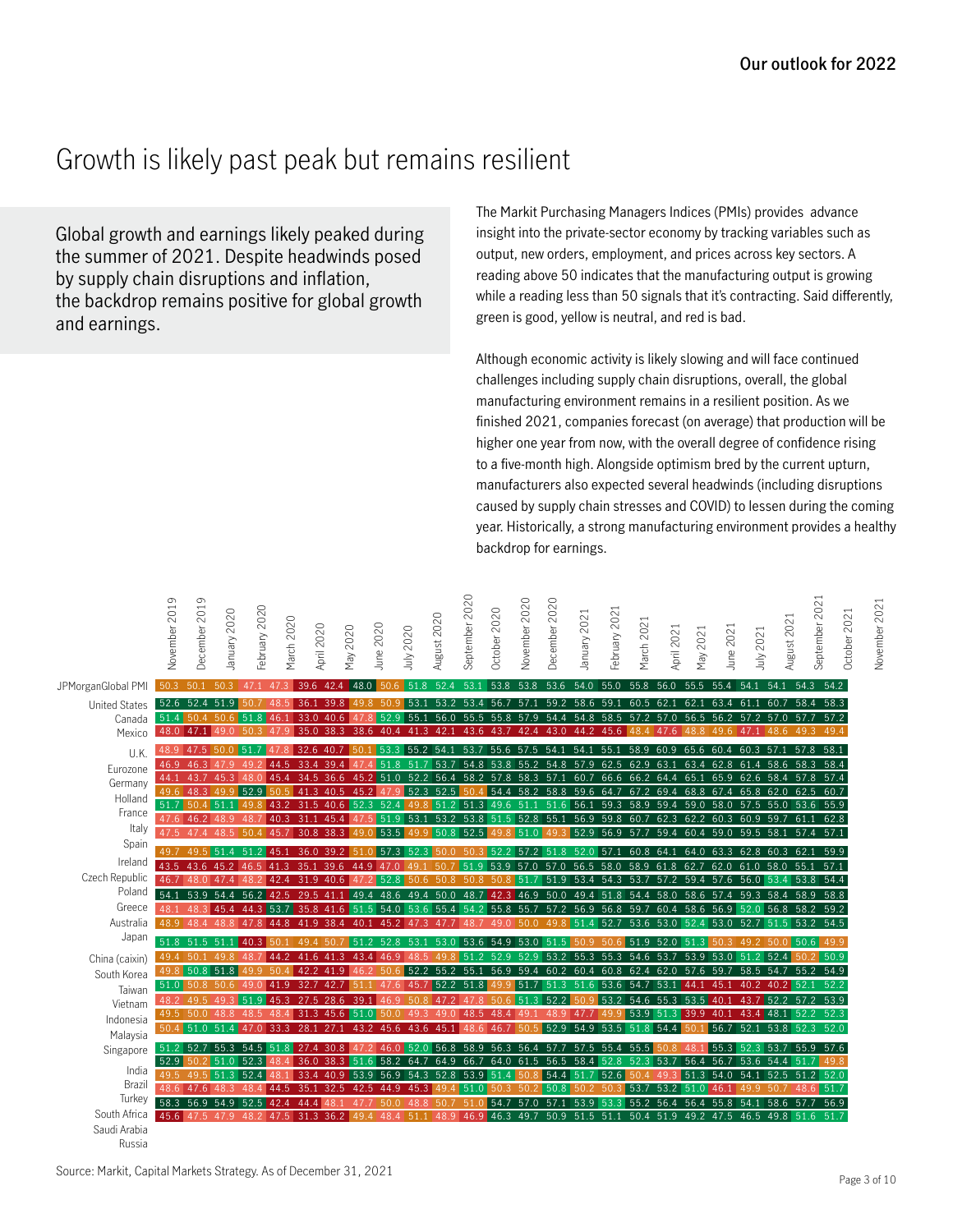A metric we follow closely that supports our positive view is the U.S. Conference Board's Composite Index of Leading Economic Indicators (LEI). The Index consists of 10 economic components whose changes tend to precede changes in the overall economy, including average weekly manufacturing hours, number of new building permits, and consumer sentiment, to name a few.

As of November, the LEI registered 9.8. Excluding the recent self-induced recession caused by the pandemic, since 1970, a recession and market peak occurred six months, on average, after the LEI became negative. At the current level and historical pace in which it takes the LEI to trend toward zero during the mid-cycle, it would suggest that the U.S. economy is in a stable position going into 2022.

#### **Conference Board's Composite Index of Leading Economic Indicators 1960–current**



Source: Manulife Investment Management, Bloomberg, as of October 31, 2021

### Inflation—enduring but softer

The Capital Markets Strategy (CMS) inflation model helps us forecast U.S. inflation measured by the Consumer Price Index (CPI). We use U.S. owner's equivalent rent (OER), the U.S. Dollar Index (DXY), oil measured by West Texas Intermediate (WTI), and U.S. wages measured by the Atlanta Fed Wage Growth Tracker.

For our forecasts, we made these assumptions:

- **• Owner's equivalent rent**  upward pressure remains, which will see OER rise through 2022 towards 4 percent
- **• U.S. Dollar Index** recent strength in the DXY reverses and trends back down towards 93
- **• West Texas Intermediate** average of US\$80/bbl is maintained for the next year
- **• Wages**  trend higher towards six per cent as upward wage pressure remains.

Our inflation model suggests CPI will trend lower from current levels of 6.8 percent but will likely remain above three per cent through the third quarter of 2022. Inflation will remain a concern throughout 2022 but receive nowhere near the level of attention it's receiving today.

### **CPI YOY vs CMS Inflation model 1998–November 2022 (including forecast)**



Source: Manulife Investment Management, Bloomberg, as of November 30, 2021

The above forecast is based on estimate and analysis made. There is no guarantee the estimate will be achieved.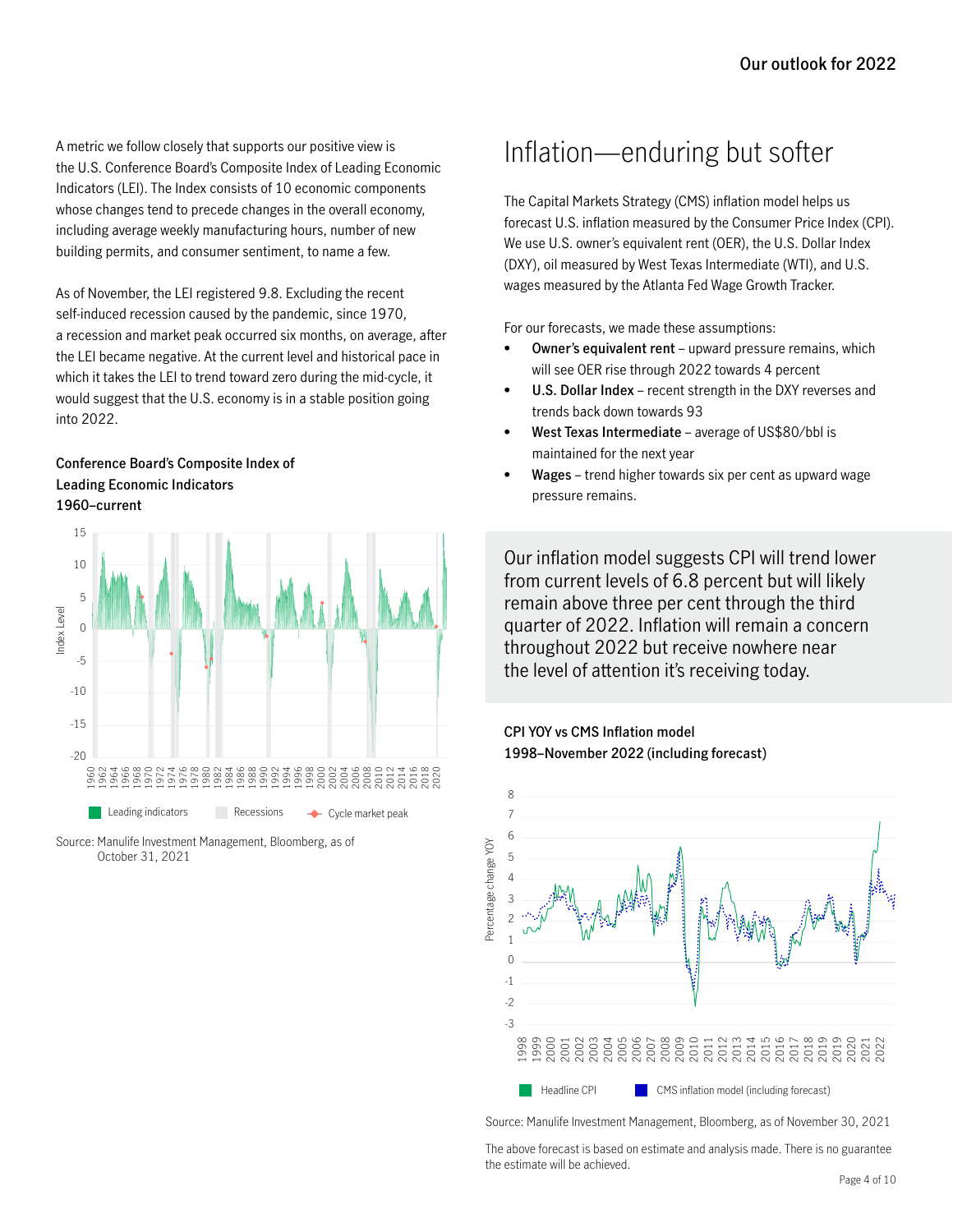### Equity markets enter the *normalization* phase of this market cycle

This next phase of the post-recession recovery can be characterized as a normalization phase, where earnings growth will moderate but remain strong, valuation will decrease in an orderly fashion, and yields across the curve are likely to increase. Typically, in this phase, equity returns remain solid but not spectacular and there's more emphasis on security selection. **Investors should temper return expectations relative to 2021 performance, and portfolio construction will be paramount.**

The historical relationship between year-over-year (YOY) earnings growth and our proprietary manufacturing index (Nuts & Bolts Index) would suggest a weaker but still solid earnings environment through, at minimum, the first half of 2022. A continuation of the current fundamental backdrop should be supportive of earnings growth on a YOY basis through 2022. Earnings growth in the 10 to 15% range with risk to the upside is very possible for U.S. equities.

#### **Nuts & Bolts vs S&P 500 trailing 12-month earnings growth 2000–current**



Source: Manulife Investment Management, Bloomberg, as of November 30, 2021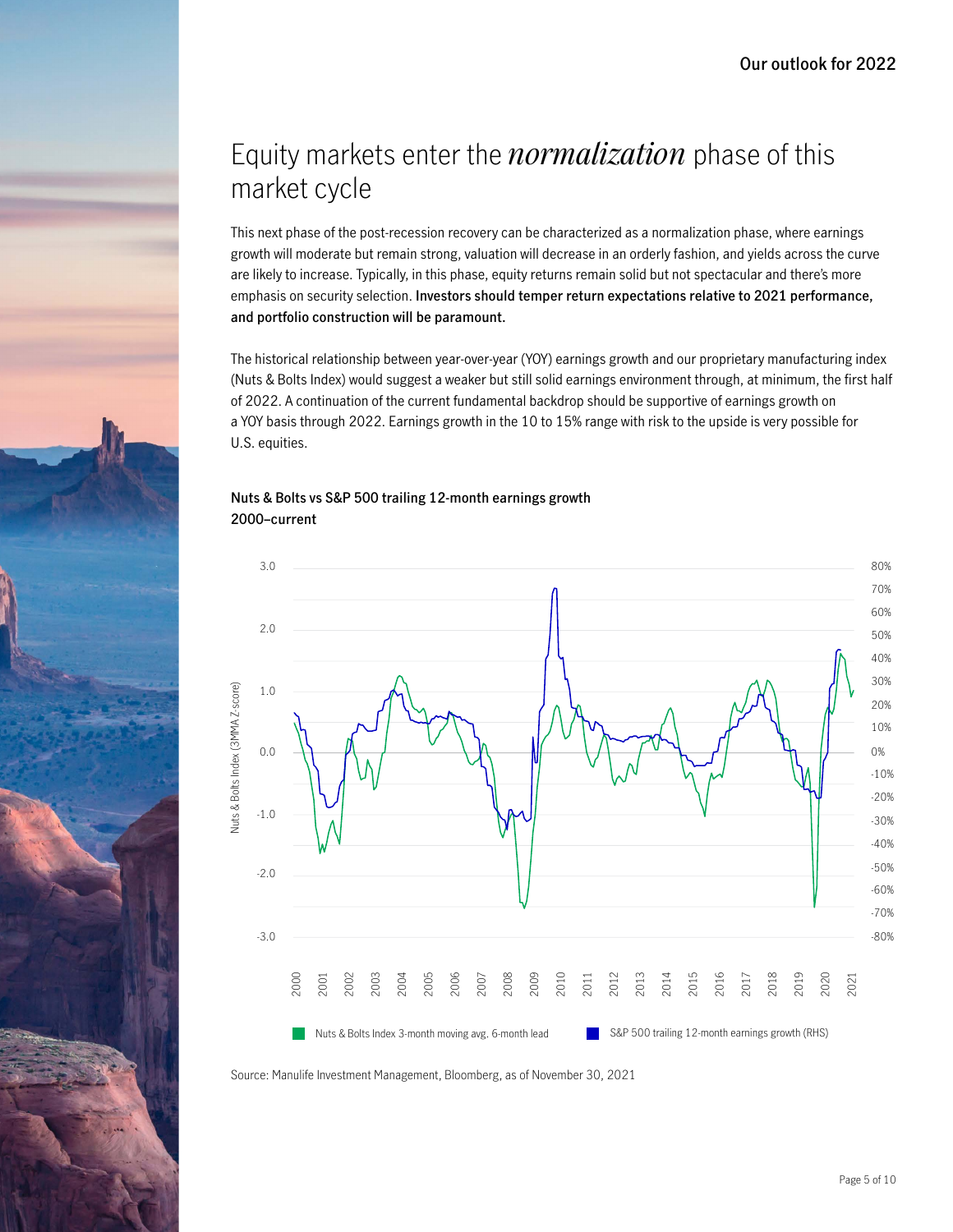When looking at domestic equities, historically, earnings growth for the S&P/TSX Composite Index has correlated with the change in the price of WTI YOY. While we've seen a recent drop in the price of oil, supply-and-demand fundamentals support further upside from where we are today, around US\$72/bbl. Using US\$80/bbl as an average target price, we expect S&P/TSX Index earnings to come down from recent elevated levels but remain attractive through the first half of 2022.

### **Change in oil price (YOY) vs Change in S&P/TSX earnings per share lagged three months (YOY) 1996–May 2022 (estimated)**



Oil at \$80 implies positive earnings growth through the first half of 2022. (Shaded area is an estimate of YOY change based on \$80 US/bbl WTI price.)

Source: Manulife Investment Management, Bloomberg, as of November 30, 2021

The above forecast is based on estimate and analysis made. There is no guarantee the estimate will be achieved

Valuation is another important factor to consider when looking at the opportunities in the equity markets. What we've seen across many major equity markets in 2021 is moderation in trailing price-to-earnings (P/E) ratios in an environment of robust earnings growth. Given the expectation of continued solid but slower levels of earnings growth for 2022, we think this valuation moderation could continue. During periods when earnings growth is between 10% and 20% on a year-over-year basis (as we believe it'll be in 2022), the average P/E contraction is one multiple point. When earnings growth is between 10% and 20% YOY, the average 12-month returns for the S&P 500 Index is 8.9%. This helps us frame our expectations for returns in the upper single-digit/low double-digit returns, with risk to the upside for the S&P 500 Index in 2022.

### **Year-over-year change in S&P 500 Index earnings per share vs Change in trailing P/E multiple Last 50 years**



Source: Manulife Investment Management, Bloomberg, as of November 30, 2021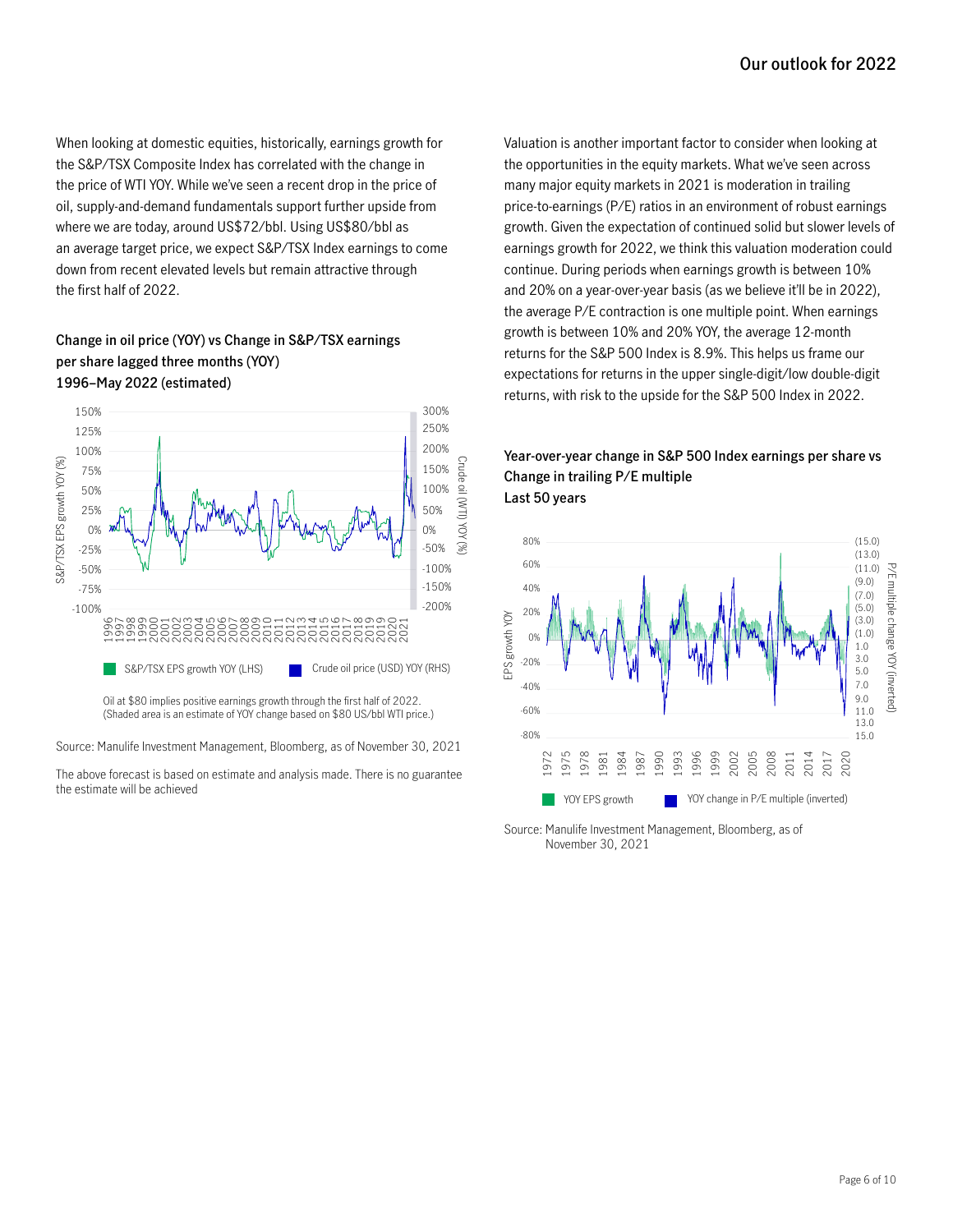## Remember what role fixed income plays in a portfolio

We think bonds, for the most part, remain a misunderstood asset class—and for good reason, as it's a complicated one. Given current elevated levels of inflation and the forecast we outlined above, you'd expect that bond yields would be much higher than they are, especially at the longer end of the curve. While the U.S. 10-year Treasury yield is up approximately 50 basis points this year, we'd expect them to be higher. Manufacturing strength has historically had a strong relationship with the move in 10-year yields. With the ISM PMI currently over 60, the 10-year Treasury yields should be up closer to 70 basis points. Going forward, with the positive economic environment, we expect PMI levels to remain above 55, and therefore, the 10-year Treasury yield should continue to move higher. When the ISM PMI is above 58, the average year-over-year increase in the 10-year yield is 50 basis points.

### **ISM Manufacturing PMI vs U.S 10-year Treasury yield Last 30 years**



Source: Manulife Investment Management, Bloomberg, as of November 30, 2021

In our 2021 outlook, we suggested that fixed-income investors should target shorter-duration bonds and credit, including both high-yield and investment-grade bonds. This proved to be the right areas to target as they outperformed the more traditional long-duration sovereign bonds that performed well during the depths of the recession in 2020. Once again, however, we need to ignore the recent performance and look ahead to determine where the opportunities exist in fixed income.

When it comes to credit, we look at the spread as a good indicator for whether we're getting appropriately compensated for the additional risk of owning credit over government bonds. The 20-year median spreads for the ICE BofA U.S. High Yield Index and the ICE BofA U.S. Corporate Index are 477 and 138 basis points, and currently, they're 361 and 102 basis points respectively. This puts them around the twenty-fifth percentile over their history, which means that 75% of the time, spreads are greater than what they are today. We believe that, although there's little probability of material downside in credit, current credit spreads don't leave much room for upside. The opportunity in credit is more of a relative yield decision than total return.



1996 1997 1998 1999 2000 2001 2002 2003 2004 2005 2006 2007 2008 2009 2010 2011 2012 2013 2014 2015 2016 2017 2018 2019 2020

U.S. investment-grade spread

### **U.S. high-yield and investment-grade spreads percentile ranking 1996–current**

Source: Manulife Investment Management, Bloomberg, as of November 30, 2021

U.S high-yield spread

0%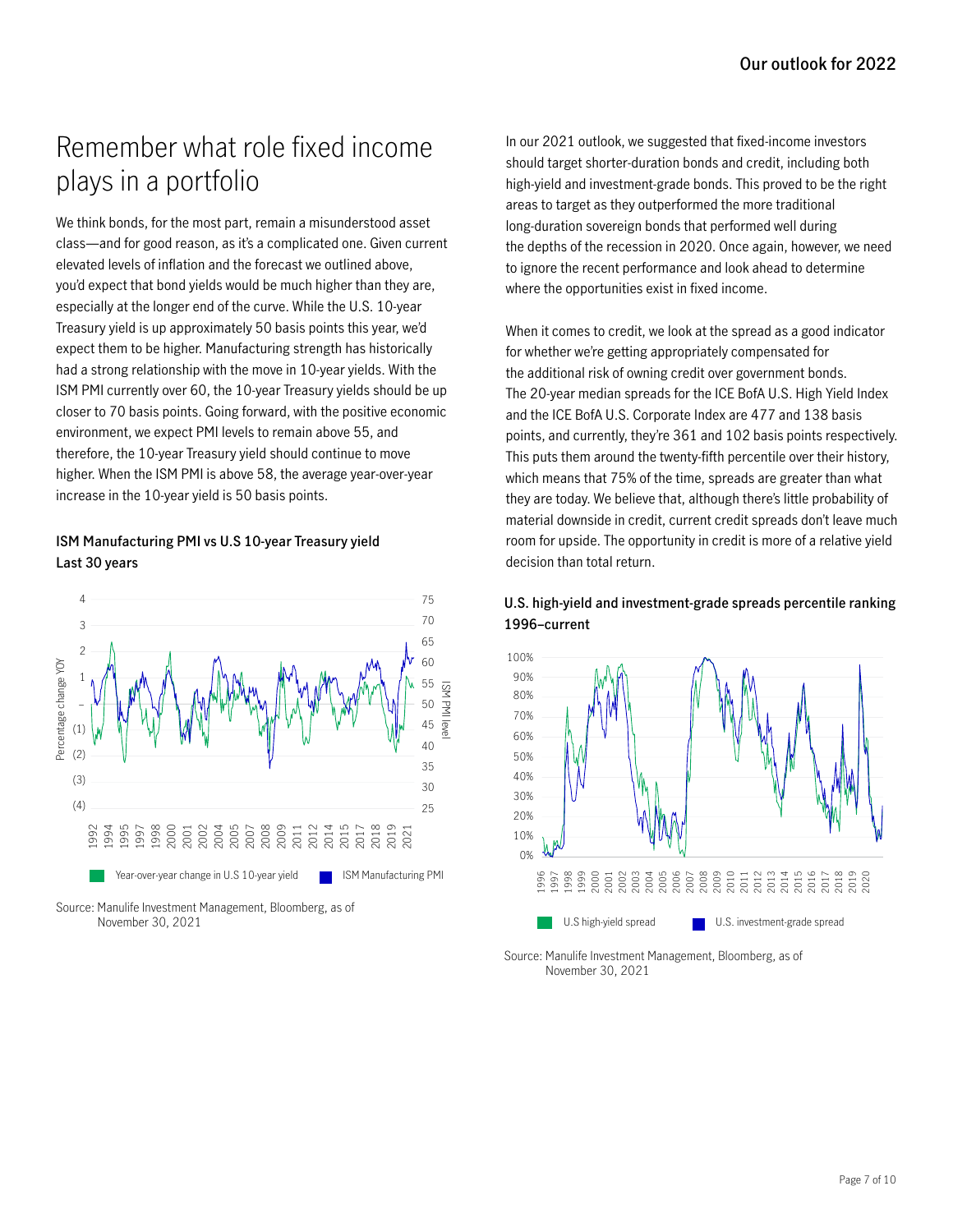## Model portfolio

In keeping with our process (ignoring the short-term noise that we're experiencing today), and based on reasonable valuations and a positive outlook for earnings into 2022, we're maintaining our asset allocation the same. As of December 31, 2021, the CMS model portfolio remains overweight equities at 65% (+5% to benchmark) and 35% to fixed income (–5% to benchmark). The portfolio is well balanced across equity geographies.

The one change we've made is within our fixed-income sleeve. We believe it's important to always have an umbrella for a rainy day, especially when it's uncertain as to when it might rain. Because of the current environment, it makes sense to reduce our high-yield exposure by 5% and increase our defensive fixed-income allocation. This will allow us to protect on the downside and add to equities should we get a better entry point.

Throughout the pandemic, we've been advocating rebalancing portfolios to target asset allocations and dollar-cost averaging into this market. We continue to emphasize that approach today. We don't know what the market holds for us over the near term. A correction within that timeframe would be entirely consistent with normal market activity. If we get a correction, it's important to remember that the markets reward those investors who are eternal optimists and take advantage of the pullback.

### CMS model portfolio

### **Model portfolio by asset class as of December 31, 2021**



CMS Model portfolio by asset class are subject to change at any time and are for illustrative and reference purpose only.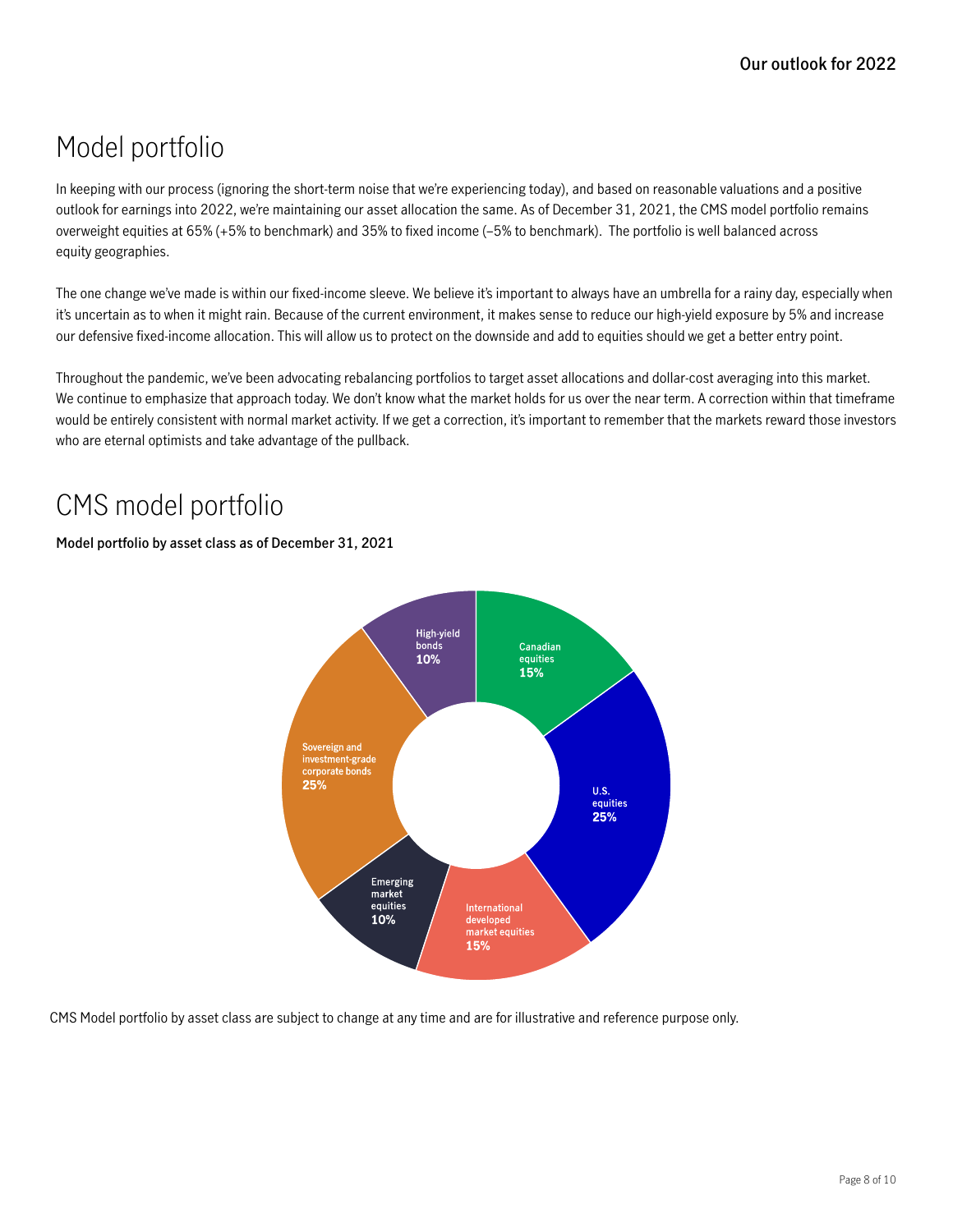### Conclusion

Our philosophy within the Capital Markets Strategy team is fairly simple: ask ourselves, how do we make money? With regards to the markets, it includes (but isn't limited to) identifying the direction for earnings growth, inflation, interest rates, and the economy; be aware of valuation (but don't handcuff ourselves to it); and understand that any short-term fickle nature of the market isn't reflective of the longer-term opportunity set. It's always important to understand where the balance of risks lies.

As we settle into a new year, with the realization that it'll take some time yet for the world to get a handle on the pandemic or come to terms with the fact that interest rates are likely to increase, it can be easy for investors to still feel quite nervous about the state of things. However, as we've outlined, despite these setbacks, the backdrop for the global economy will likely be positive for investors. There'll be twists and turns and bumps along the way, but we need to remain focused on the road ahead to make sure we arrive at our destination.